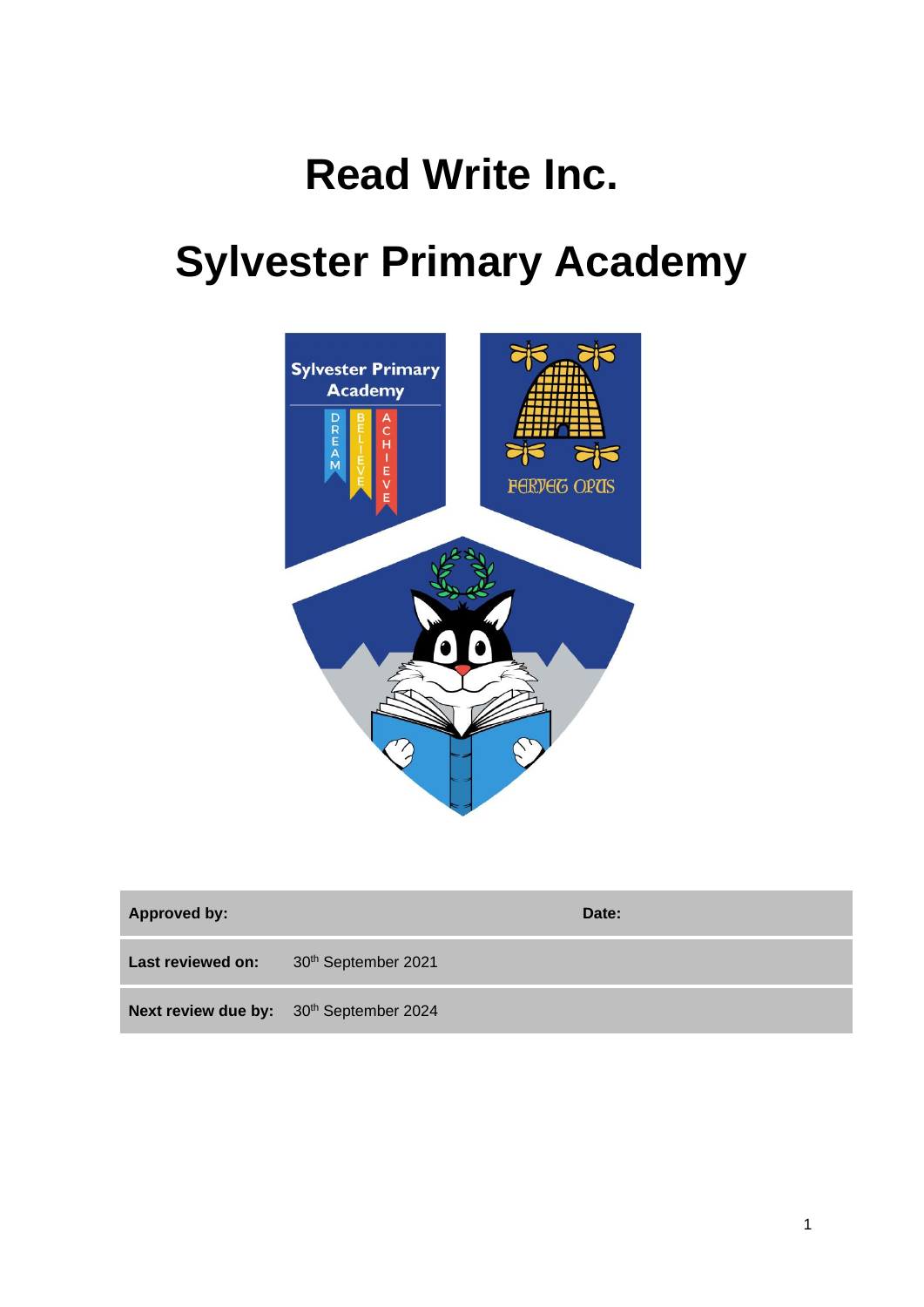# **Phonics Policy – Updated September 2021**

# **1 Aims and objectives**

**1.1 At Sylvester Primary Academy we believe that children need to have both good word recognition and good oral language comprehension in order to read well. The 'Learn to read' phase at Sylvester Primary Academy is timelimited; we believe and aim to have children out of this phase by the age of seven; at the end of Key Stage One. We believe that this sets children up to then 'Read to learn', where books become the key driver in comprehension and vocabulary growth.**

## **2 Teaching and learning approaches**

**2.1** At **Sylvester Primary Academy** we use one coherent and consistent pedagogic approach to deliver phonics. We use the proven and tested approach of Read Write Inc Speed Sound lessons to deliver phonics.

## **2.2 Our phonics teaching is underpinned by five underlying principles**

- i. Pace this is key in many ways. At Sylvester we believe that for children to 'read to learn' as soon as possible they need to know the sounds thoroughly and learn to decode effortlessly. Phonics lessons at Sylvester do not have any 'down time'. Lessons are rigorous and energetic.
- ii. Praise at Sylvester we believe that children learn more quickly if they are praised for what they do well. Teachers and teaching assistants delivering Read Write Inc catch children displaying the behaviour needed for learning and praise regularly.
- iii. Purpose we make sure that children are told the purpose behind each part of their learning in phonics lessons. This is made clear through modelling and thinking out loud.
- iv. Participation this is key to the teaching of effective phonics. All children take part in all parts of the lesson. In phonics lessons children work with a partner to partner teach, model and feedback to each other.
- v. Passion at Sylvester all phonics teaching is done with passion. We believe the greater the passion, the faster the progress.

# **3 Phonics planning**

- **3.1** Our phonics lessons incorporate the statutory requirements of the National Curriculum for English.
- **3.2** All teachers and teaching assistants follow the planning outlined in the Read Write Inc Handbook. This is to ensure consistency and full coverage of the phonics curriculum.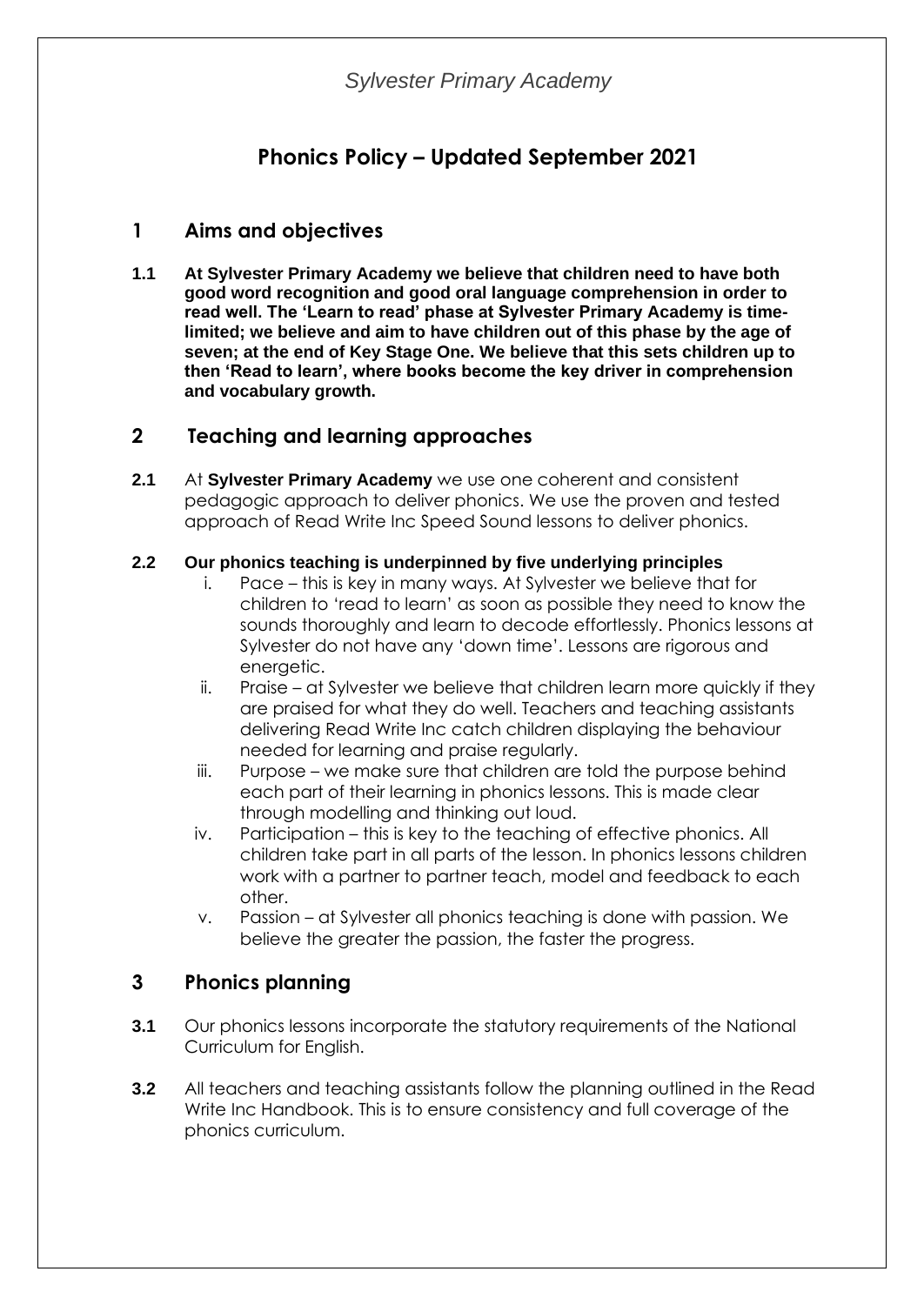# **4 Differentiation**

**4.1** Effective differentiation is achieved as a result of our rigorous and consistent assessment system. Children are regularly assessed (every half term) and grouped into roughly homogenous groups for learning the next stage of the programme. Children are mixed from different year groups where and if necessary.

# **5 The Foundation Stage**

- **5.1** The children in the Foundation Stage start learning their initial sounds in our Nursery setting.
- 5.2 Children in Reception are taught together in Term 1 by the class teacher for around six weeks then split according to the progress they have made. The class teacher and teaching assistant(s) then assess and regroup the children according to their progress. In Term 2, the Reception class are taught by the teacher and teaching assistant(s) Speed Sound lessons then text level Word Time! Ditties and Storybooks.

# **6 Assessment**

### 6.1 Responsibilities and roles

The person responsible for overall assessment of phonics is the Phonics Lead. She is responsible for the timetabling and management of staff, in addition to ensuring that the assessments are accurate and rigorous.

At Sylvester we use the Sound and Word Assessments from the Read Write Inc Phonics Handbook to track and monitor the progress of children in Reception – Year 3. These assessments have been adapted by the Phonics Lead to make them more 'user friendly' to Reception children, though the content remains the same.

The assessments are carried out by class teachers and teaching assistants, under the supervision of the Phonics Lead.

In addition to the Read Write Inc Sound and Word Assessments, we use the previous Phonics Screening Check materials to measure children's attainment in relation to the expected standard in that statutory assessment for Year 1. This is used for all Year 1 children, the Year 2 children who did not meet the standard in Year 1 and the Year 3 children who did not meet the standard in either Year 1 or Year 2. Once children have reached the point where they are meeting the national standard (32 marks out of 40 marks or above), we no longer assess them against this standard.

These assessments are carried out by the Phonics Lead who is also responsible for assessing the Year 3 children if applicable.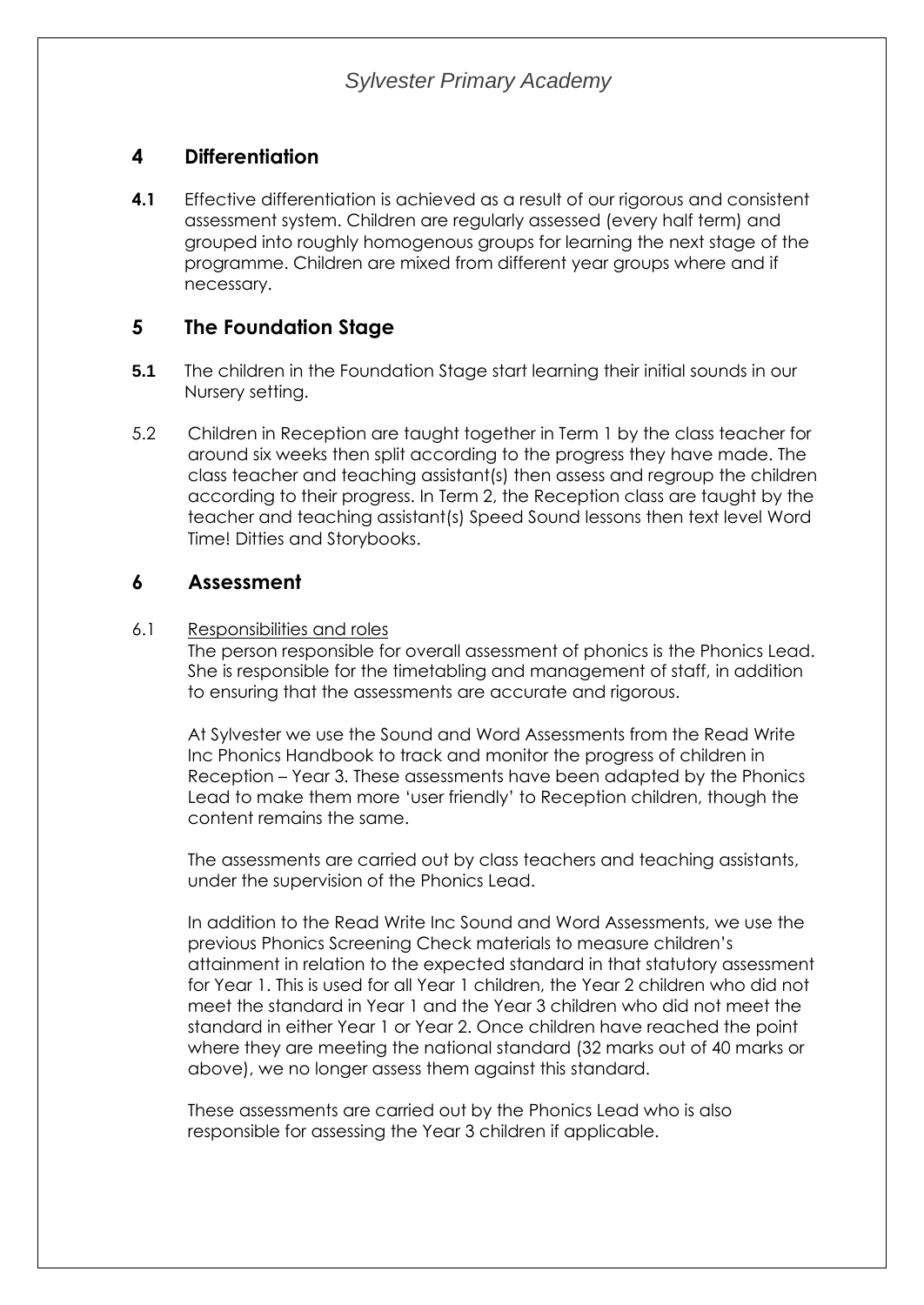# *Sylvester Primary Academy*

#### 6.2 Timetabling

All children are assessed at the end of every half term. Phonics lessons take place during this week, there is no need to suspend lessons while assessing. The Phonics Lead then collates all the results on the relevant tracking grids and RAG rates each child according to how much progress has been made. Children are then regrouped to be taught in broadly homogenous phonics groups, mixing children from different years if necessary.

#### 6.3 Notes on the Read Write Inc Sound and Word Assessments

The assessments are cumulative. Children must start from the top of the chart each time. This ensures that there are no gaps in their knowledge of sounds. We alternate between Sound and Word Assessment 2 and 3. This is because children are assessed regularly during their time in EYFS and KS1 so it is important to alternate tests to ensure that they do not start to memorise them.

## **7 Resources**

#### **7.1 Teaching resources**

At Sylvester we use resources published by Oxford University Press to support Read Write Inc. Speed Sound Cards, Picture-Sound Cards, Green are Red Cards and magnetic sound cards are integral to the 'teacher's toolkit' of resources.

All areas of the school where phonics is taught has the same sounds pictures friezes on display ensuring that we are using the same, consistent mnemonics and all children have access to speed sound posters to aid them in their reading and writing in the wider curriculum.

Home Reading Resources are inline with phonic learning that is taking place in class and therefore children are exposed to books that match the sounds they are learning in class.

## **8 Monitoring and review**

**8.1** Monitoring of the standards of the children's work and of the quality of teaching in phonics is the responsibility of the phonics curriculum leader. The work of the subject leader also involves: supporting colleagues in the teaching of phonics, leading professional development based upon current developments in the subject and providing a strategic lead and direction for the subject in the school. The subject leader carries out an annual review of the subject and gives this to the principal. The subject leader and the lead principal annually review the strengths and weaknesses in the subject, and indicate areas for further improvement. The subject leader then provides an action plan for subject development. The leader has specially-allocated regular management time in order to enable her to monitor and scrutinise the children's work and undertake lesson observations.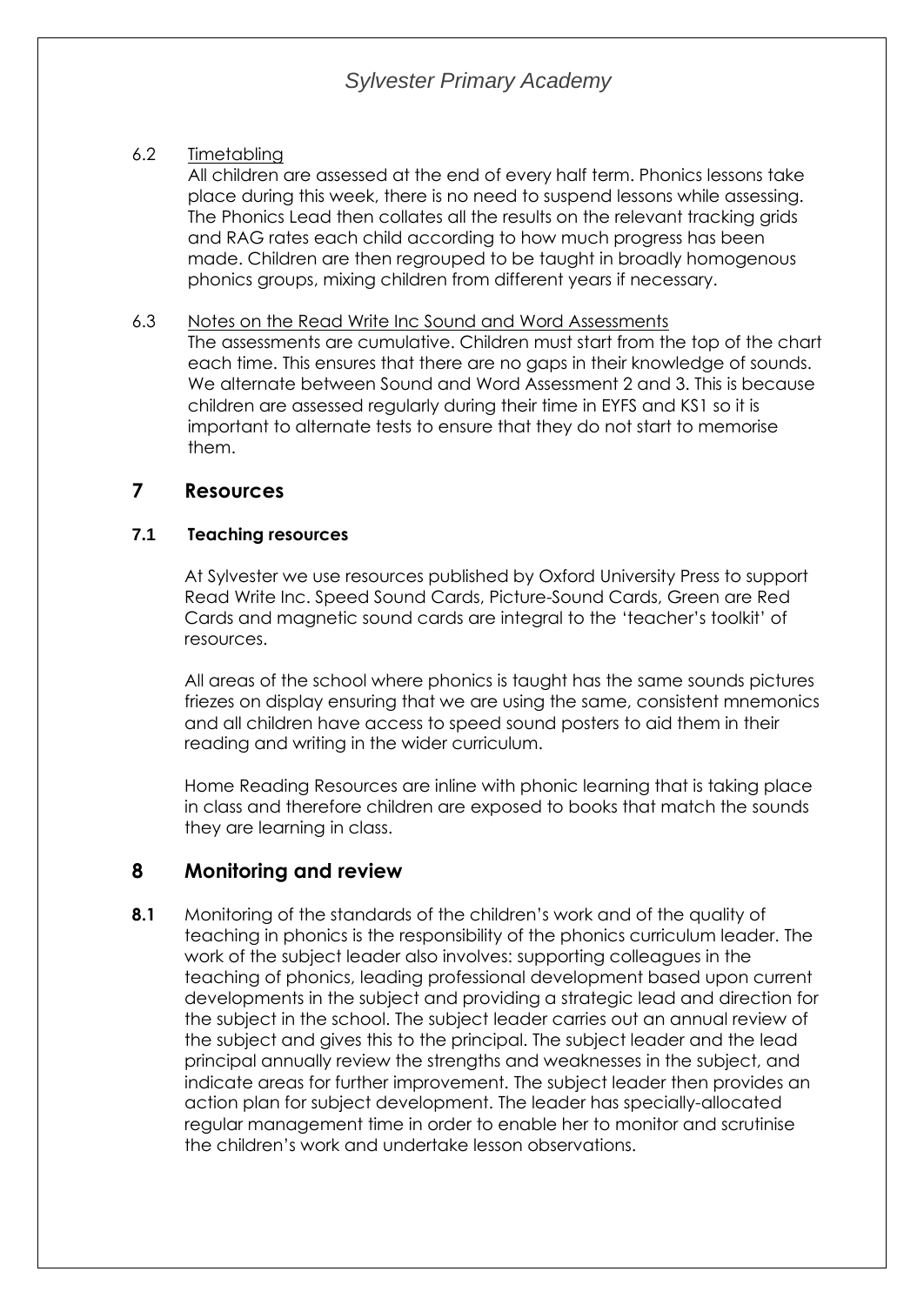# **9 Equal opportunities**

9.1 At Sylvester Primary Academy we are committed to ensuring, as far as possible, that there is equality of opportunity in all areas of the curriculum, including phonics. Gender issues are closely monitored in relation to the delivery of phonics and progress made by individual pupils and groups of vulnerable pupils.

# **10 Roles and responsibilities**

- **10.1** It is the role of the Governors to:
	- have a strategic overview and agree the policy for the teaching of phonics, ensuring the policy is known to staff and parents
	- monitor phonics targets and ensure that they take account of national and local targets
	- monitor the teaching and learning in phonics including the standards attained at the end of each Key Stage
	- ensure the phonics action plan is a feature of the school improvement plan
- **10.2** It is the role of the Principal to:
	- oversee monitoring and evaluation procedures
	- provide support for the Subject Leader(s)
	- be accountable to governors so that they can fulfill their monitoring role
- **10.3** It is the role of the Phonics Lead to ensure that
	- the English Subject Leader is kept fully informed of the progress of children in Phonics lessons
	- teachers and teaching assistants have secure subject knowledge of phonics
	- there is equality of opportunity with regards to race, culture, gender, physical abilities and learning needs
	- contemporary initiatives and information are disseminated to staff
	- regular assessment and regrouping in undertaken with rigor and accuracy
	- the policy is updated
	- they are the lead professionals in monitoring and exemplifying standards and practices
	- they monitor and evaluate the teaching of phonics in the school and use this analysis to identify effective practice and areas for improvement
	- they create an annual phonics action plan and review it each July with the principal